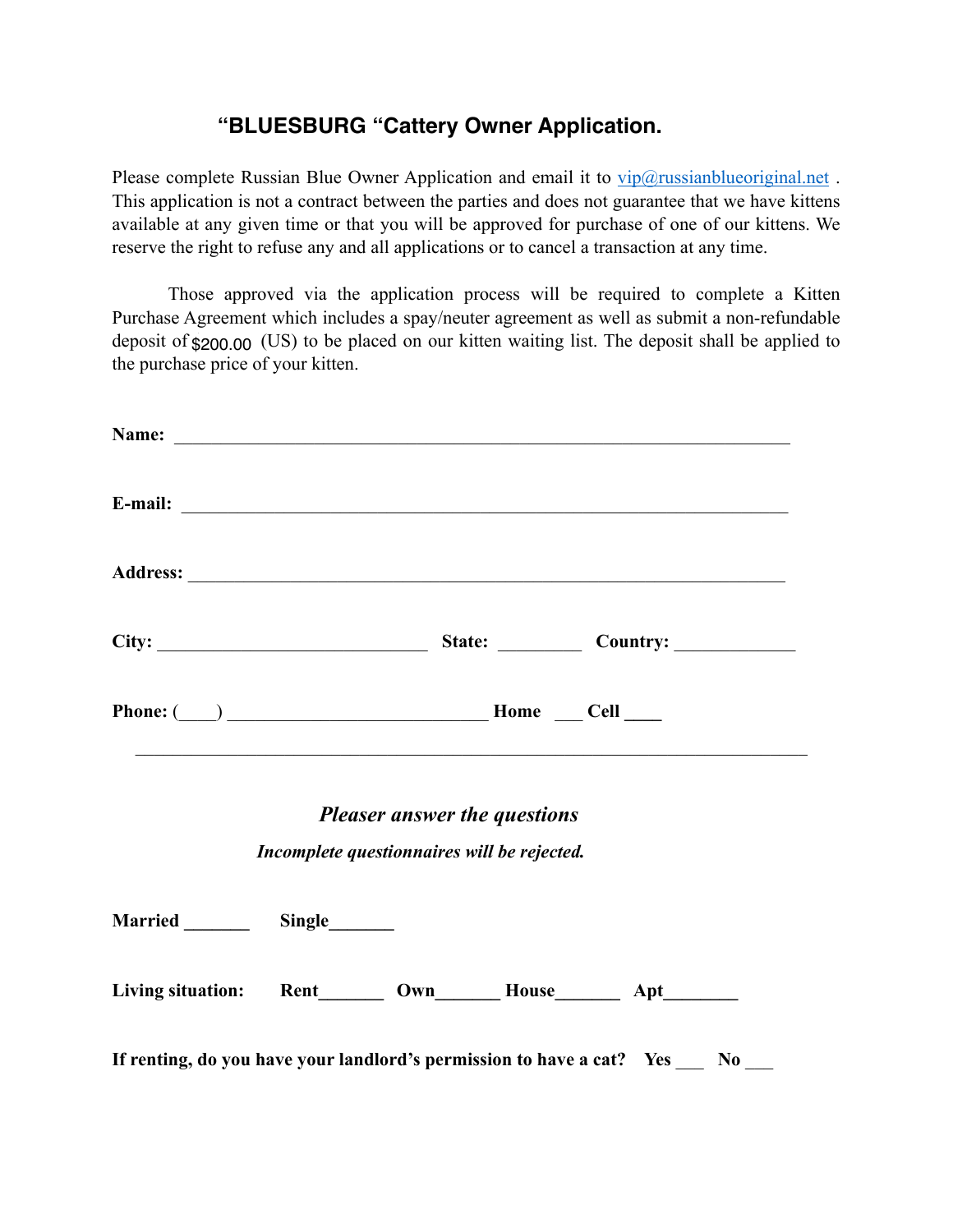| If you move, what will happen to your cat?                                               |
|------------------------------------------------------------------------------------------|
| How many in your household? Adult ______ Children ____                                   |
| Tell us about your children and their experience with animals:                           |
| If you don't have children now, what happens to the cat if/when you do?                  |
| Does the entire family want a cat? Yes ______ No ____<br>If no, who and why not?         |
| Who will be cat's primary caretaker?                                                     |
| Who will care for your cat while you vacation/travel?                                    |
| How many cats have you owned in your lifetime?                                           |
| Do you still have these cats? If Yes: # ______ Ages ________ Sex: ___________ what kind? |
| If you no longer have these cats, why? Please be very specific.                          |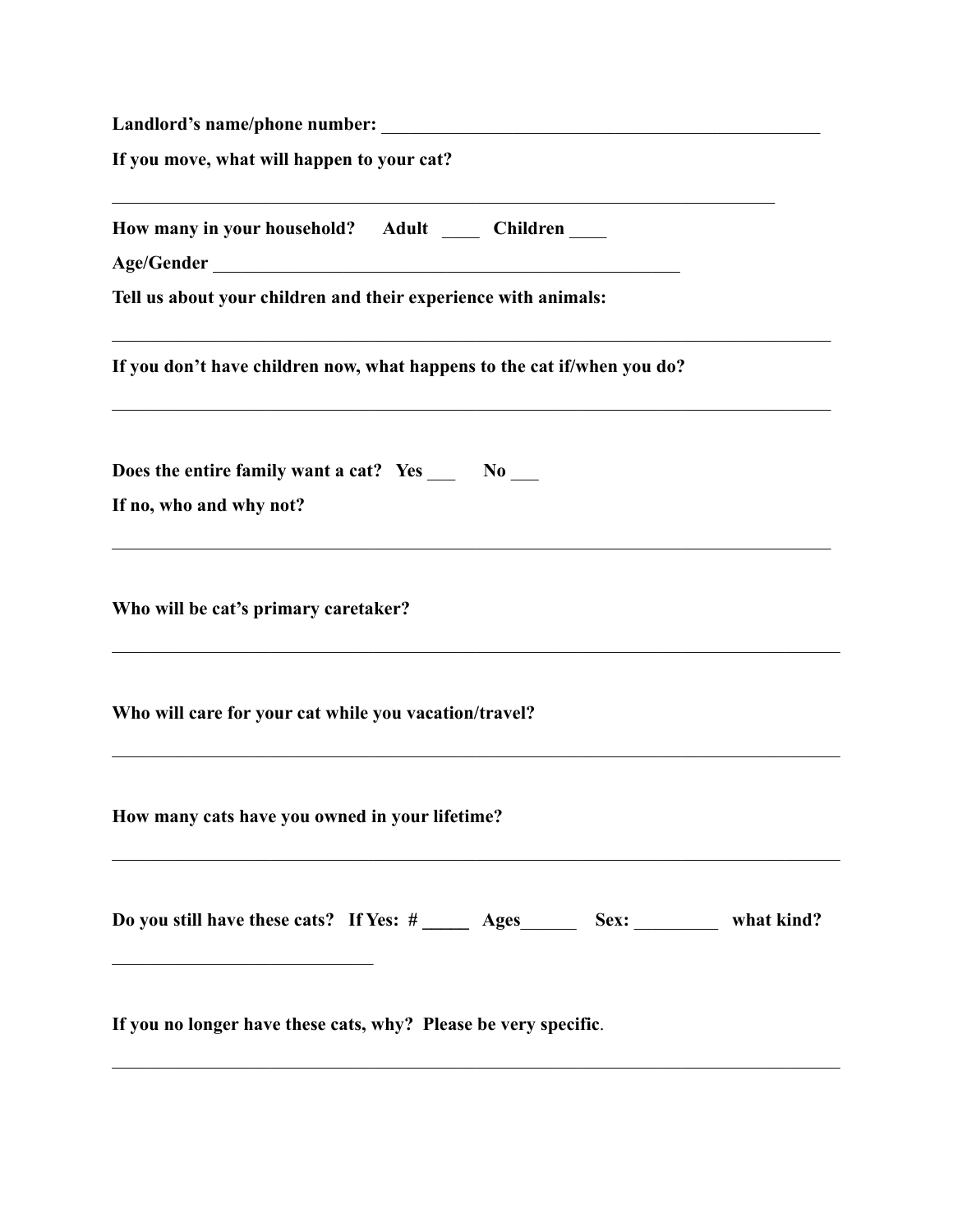| Are your current cats spayed/neutered? Yes _______ No _______                                                                                                |
|--------------------------------------------------------------------------------------------------------------------------------------------------------------|
| If not, why? $\qquad \qquad$                                                                                                                                 |
| Do you currently have any other pets? Yes ______ No ______ If yes, what?<br>,我们也不能在这里的时候,我们也不能在这里的时候,我们也不能在这里的时候,我们也不能会在这里的时候,我们也不能会在这里的时候,我们也不能会在这里的时候,我们也不 |
| How long have you had the other pets?<br>,我们也不能在这里的时候,我们也不能在这里的时候,我们也不能会在这里的时候,我们也不能会在这里的时候,我们也不能会在这里的时候,我们也不能会在这里的时候,我们也                                    |
| What steps will you take to safely introduce pets to kitten?                                                                                                 |
| Are all your pets current on vaccinations? Yes _____ No ____                                                                                                 |
|                                                                                                                                                              |
| Phone: $\qquad \qquad$                                                                                                                                       |
| Are you willing to commit to owning kitten for his or her natural life? Yes_________                                                                         |
| Is there any reason you would ever re-home your cat?                                                                                                         |
| Kitten Preference? Male ______ Female<br><b>Either</b>                                                                                                       |